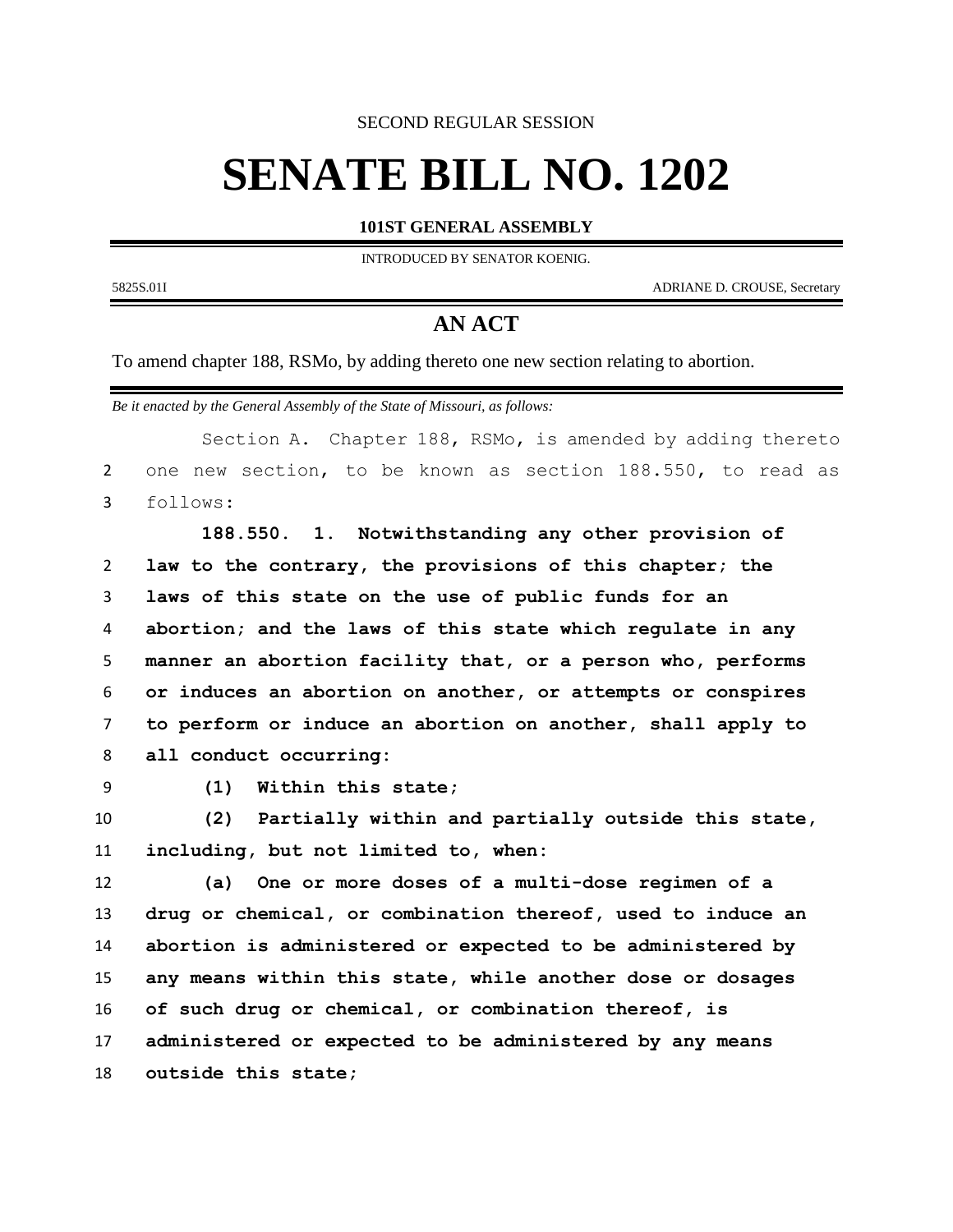**(b) An abortion is performed or induced, or is attempted to be performed or induced, outside this state, while any:**

 **a. Informed consent or pre- or post-abortion counseling related to performing or inducing the abortion occurs within this state;**

 **b. Payment, including partial payment, related to performing or inducing the abortion occurs within this state; or**

 **c. Advertising or solicitation related to performing or inducing the abortion is targeted at this state or any resident of this state; or**

**(3) Outside this state, when:**

 **(a) The conduct of a person or entity creates a substantial connection with this state;**

 **(b) A person or entity is incorporated or maintains his, her, or its principal place of residence or principal place of business within this state; or**

 **(c) It involves a resident of this state, including an unborn child who is a resident of this state. An unborn child shall be considered a resident of this state when:**

 **a. The mother of the child is a resident of this state at the time the abortion is, or would have been, performed or induced;**

 **b. The mother of the child was a resident of this state around the time that the child may have been conceived; c. The mother intends to give birth to the child within this state if the pregnancy is carried to term;**

 **d. Sexual intercourse occurred within this state and the child may have been conceived by that act of intercourse; e. The child is born alive within this state after an** 

**attempted abortion;**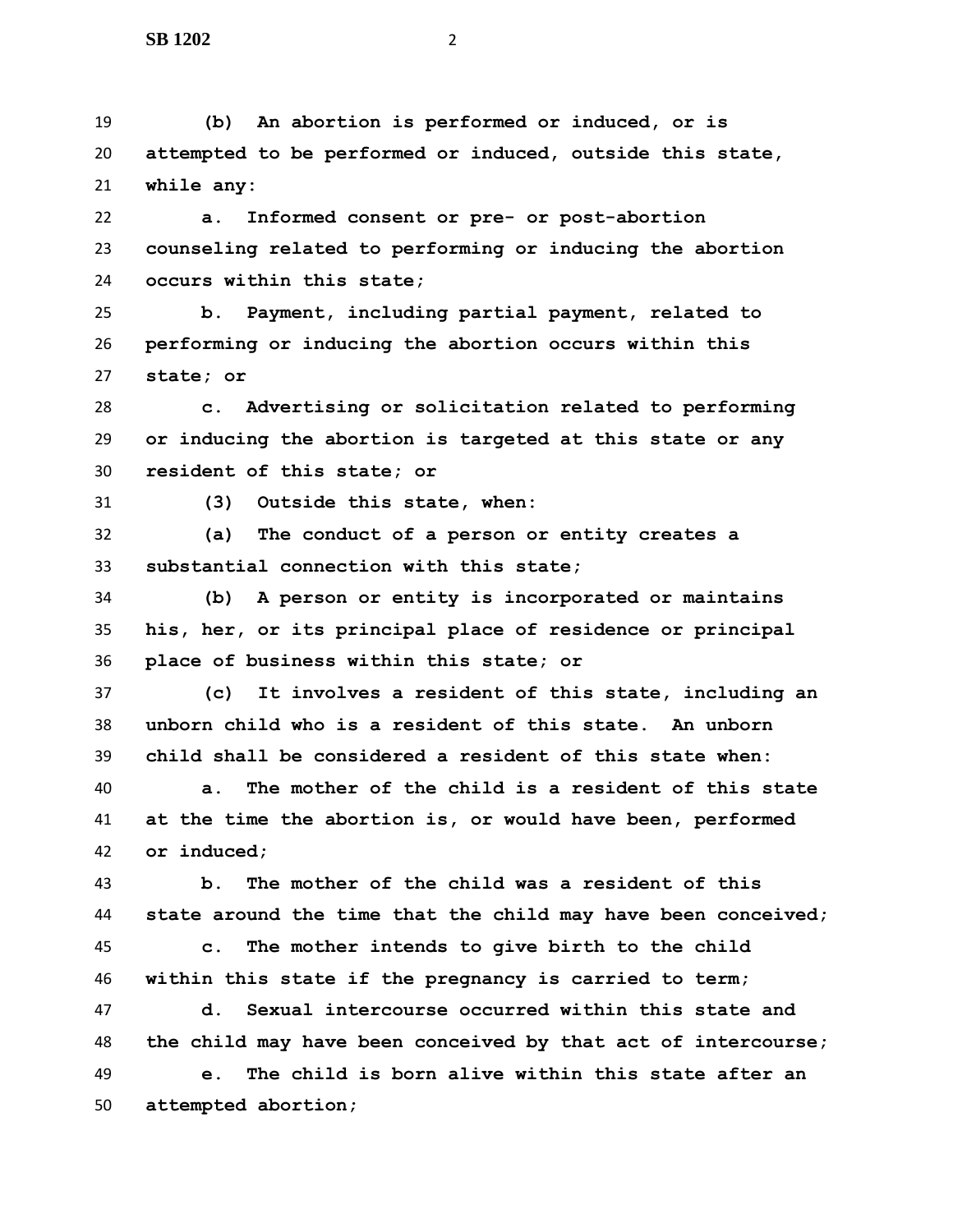**f. The mother of the child sought prenatal care, coverage, or services within this state during the pregnancy with the child; or**

 **g. The mother of the child otherwise had a substantial connection with this state, other than mere physical presence, during the pregnancy with the child; or**

 **(4) Anywhere in the world, when it involves an offense related to genocide, as described in 18 U.S.C. Section 1091, and such offense also involves forced abortions. The state of Missouri recognizes and declares that it has authority under 18 U.S.C. Section 1092 to broadly apply state law as it relates to genocide involving forced abortions.**

 **2. The provisions of subsection 1 of this section shall:**

 **(1) Be liberally construed to effectuate its purposes; (2) Apply to all criminal, civil, and administrative laws and proceedings;**

**(3) Apply to actors and those being acted upon;**

 **(4) Be in addition to, and not in lieu of, all other jurisdiction and authority that this state has to enforce its laws; and**

 **(5) Be applied, interpreted, and construed in a manner consistent with the Constitution of the United States and the constitution of this state.**

 **3. Nothing in the provisions of subsection 1 of this section shall be construed to require or permit the licensing or inspection by this state of an abortion facility or hospital located outside this state where abortions are performed or induced.**

 **4. Notwithstanding any other provision of law to the contrary and in furtherance of the state's authority to enforce the laws of this state under the provisions of**